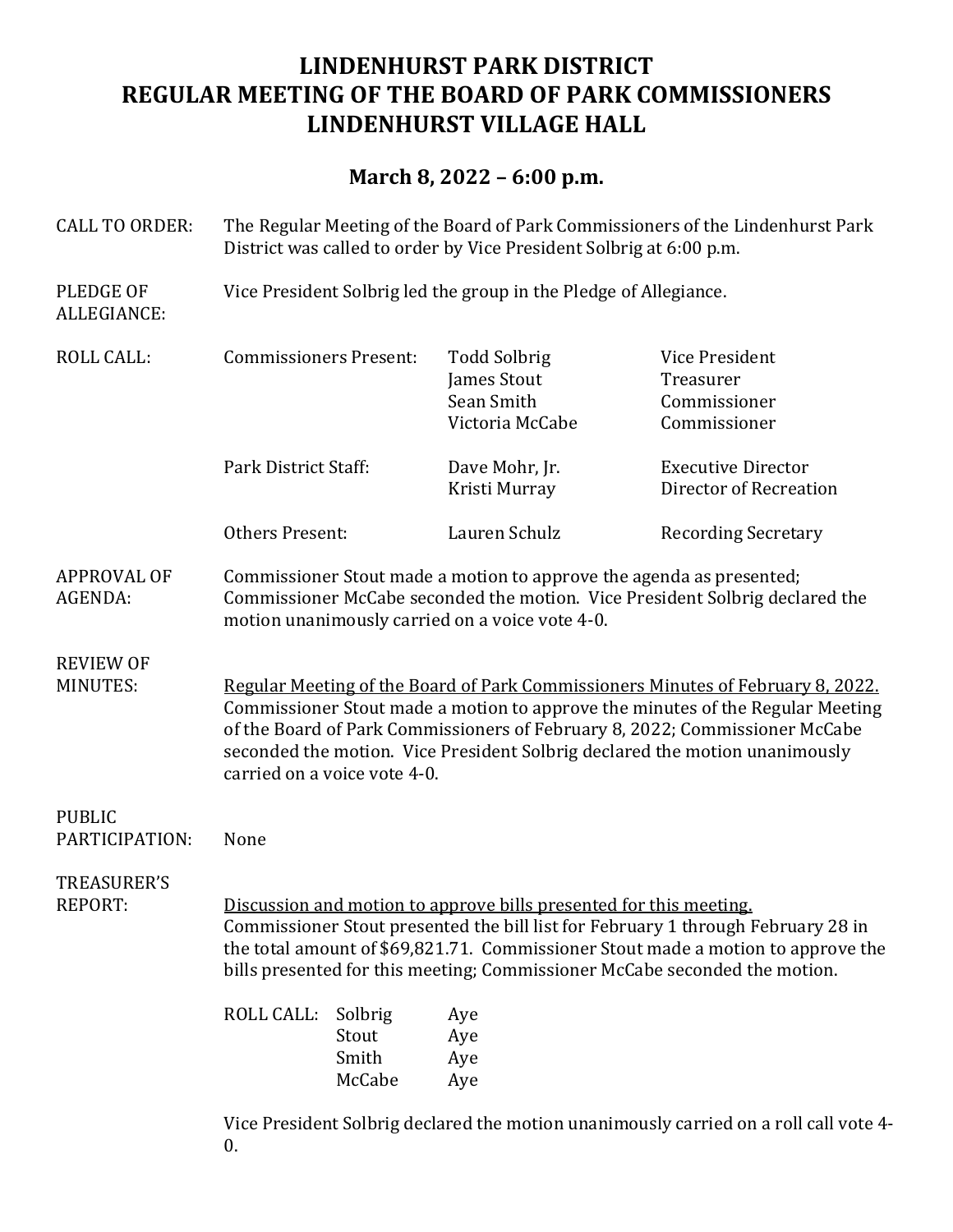Update Park District's finances and investments.

Director Mohr reported that finances are looking good for the fiscal year, and events and recreation are going well.

### STAFF REPORTS: Business Department Linda Marturano, Business Manager, reported that LPD received tax payment from county and two impact fees from Briargate. Two employees were hired for the Before/After School Program.

#### Parks Department

Dennis Carroll, Jr., Parks and Grounds Operations Manager, reported that LPD is in discussion of purchasing an ice rink for Engle Park at the community center. New soccer nets ordered and will be installed for spring season. In process of hiring an animal control company for a beaver problem. Three seasonal employees will be hired for the summer.

Tab Steinhaus, Facility and Vehicle Operations Manager reported that monthly inspections are complete. The new cleaning service comes on Tuesday, Thursday, and Sundays and is going well. Building inspection with LVFD reported some nonworking exit and emergency lights, which have been replaced. There is a new TV system that shows the cameras in the building for security purposes. There is a new portable TV stand that can be moved around to different rooms.

#### Recreation Department

Lori Friedl, Guest Services Manager, reported that the track and fitness center are being used frequently. Summer rental sign ups started March 1 and things are booking up.

Sara Hilby, Athletic Program Manager, reported that basketball was completed and there will be survey sent to participants. Greenwood Dental was very supportive to this program. Spring soccer registration is still open. Dance recital costumes have been ordered. 

Katie Kozuch, Recreation Program Manager, reported that preschool registration is still open. There is an art show for preschool with a book fair March 9. Before/After school was able to support BJ Hooper School for eLearning due to school closure. Finalizing summer camp and hiring new staff. Plans for Camp Exploration 2022 are underway and interviews will be held for new camp counselors.

Kristi Murray, Director of Recreation reported that staff is finalizing things for summer guide. Two employees gave resignation notice. Plans to fill these positions include hiring two part-time coordinators to cover positions. A meeting was held to discuss marketing, promotion, and logistics for Live Music in the Parks with IGA

#### Marketing Department

Kathy Kohler, Marketing and Community Relations Manager, reported that summer guide is out and registration began March 1. Summer camp guide will be coming out. Donations/Sponsorships for Live Music in the Parks include Raymond Chevy \$5000 sponsorship, \$500 sponsorship for Big Rig Day, water bottles for summer camps. State Banks of Lakes has made a donation for the planned egg hunt.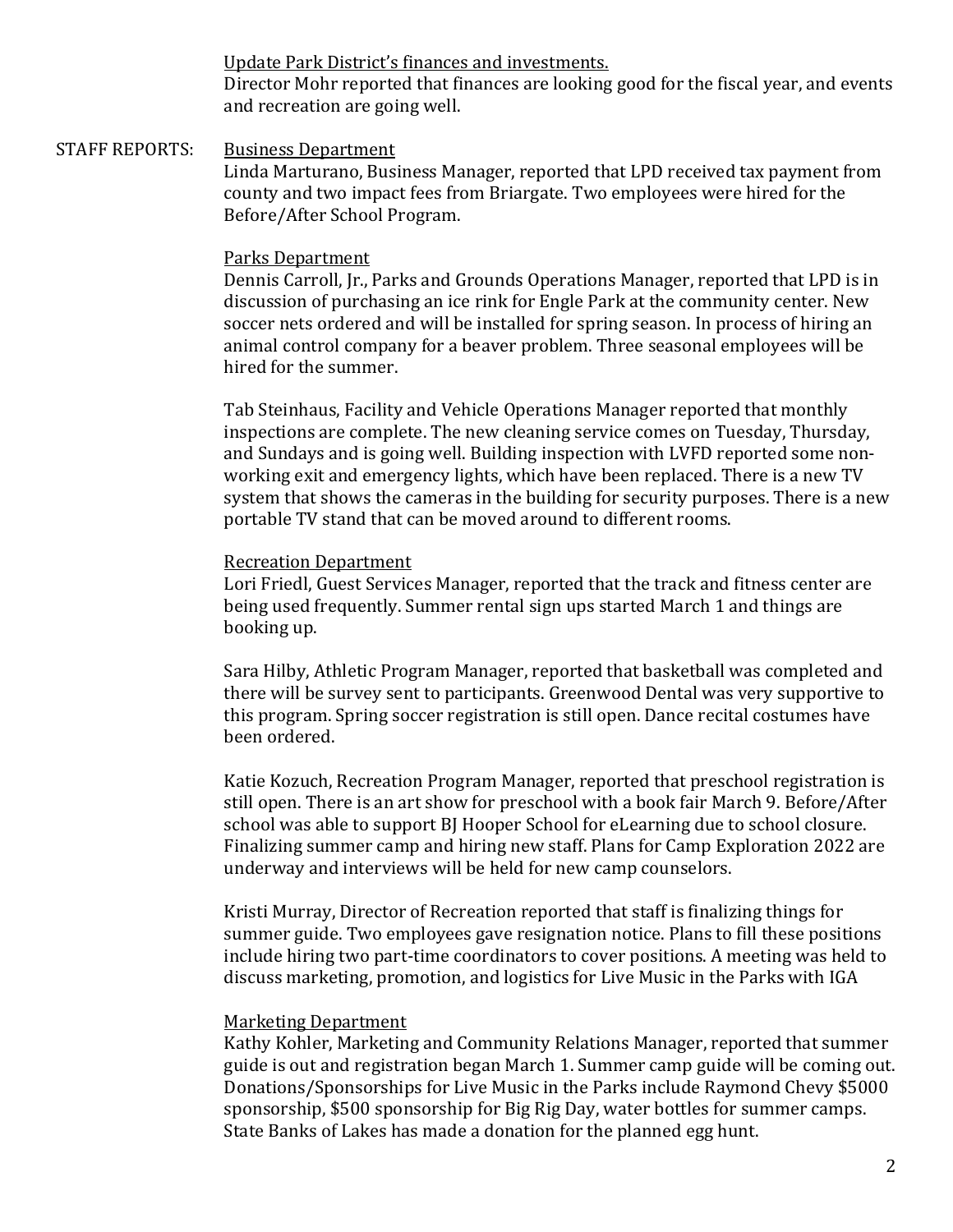#### NEW BUSINESS: Village of Lindenhurst Grand Ave. Tax Increment Financing (TIF) District Redevelopment Project Area.

Director Mohr report that there was a TIF district meeting last week with the joint review committee. All parties were in support, and more information will come moving forward.

Discussion and Recommendation for approval of Proposed Regular Meeting Ordinance No. 22-03-01 for Fiscal Year 2022-2023.

Director Mohr reported there are two date changes and fewer staff meetings. Board meetings will remain second Tuesday of each Month at Village Hall at 6:00PM.

Commissioner Smith made a motion to approve Proposed Regular Meeting Oridnance No. 22-03-01 for Fiscal Year 2022-2023; Commissioner McCabe seconded the motion.

| ROLL CALL: | Solbrig | Aye |
|------------|---------|-----|
|            | Stout   | Aye |
|            | Smith   | Aye |
|            | McCabe  | Aye |
|            |         |     |

Vice President Solbrig declared the motion unanimously carried on a roll call vote 4- $\mathbf{0}$ .

Discussion and Motion to approve and enter into an agreement with Midwest Mechanical for contractual construction management services for the expansion/addition of the community center which includes design, budgeting, bidding, guaranteed maximum pricing and construction management services. Director Mohr reported that the contract is a guaranteed maximum price contract, which is \$2 million, which includes cooperative joint purchasing when creating pricing. If LPD has to back out due to budget reasons, LPD will owe Midwest Mechanical \$12,000 for work completed on budgets.

Commissioner Smith made a motion to approve and enter into an agreement with Midwest Mechanical for contractual construction management services for the expansion/addition of the community center which includes design, budgeting, bidding, guaranteed maximum pricing and construction management services; Commissioner Stout seconded the motion.

| ROLL CALL: | Solbrig | Aye |
|------------|---------|-----|
|            | Stout   | Aye |
|            | Smith   | Aye |
|            | McCabe  | Aye |

Vice President Solbrig declared the motion unanimously carried on a roll call vote 4-0.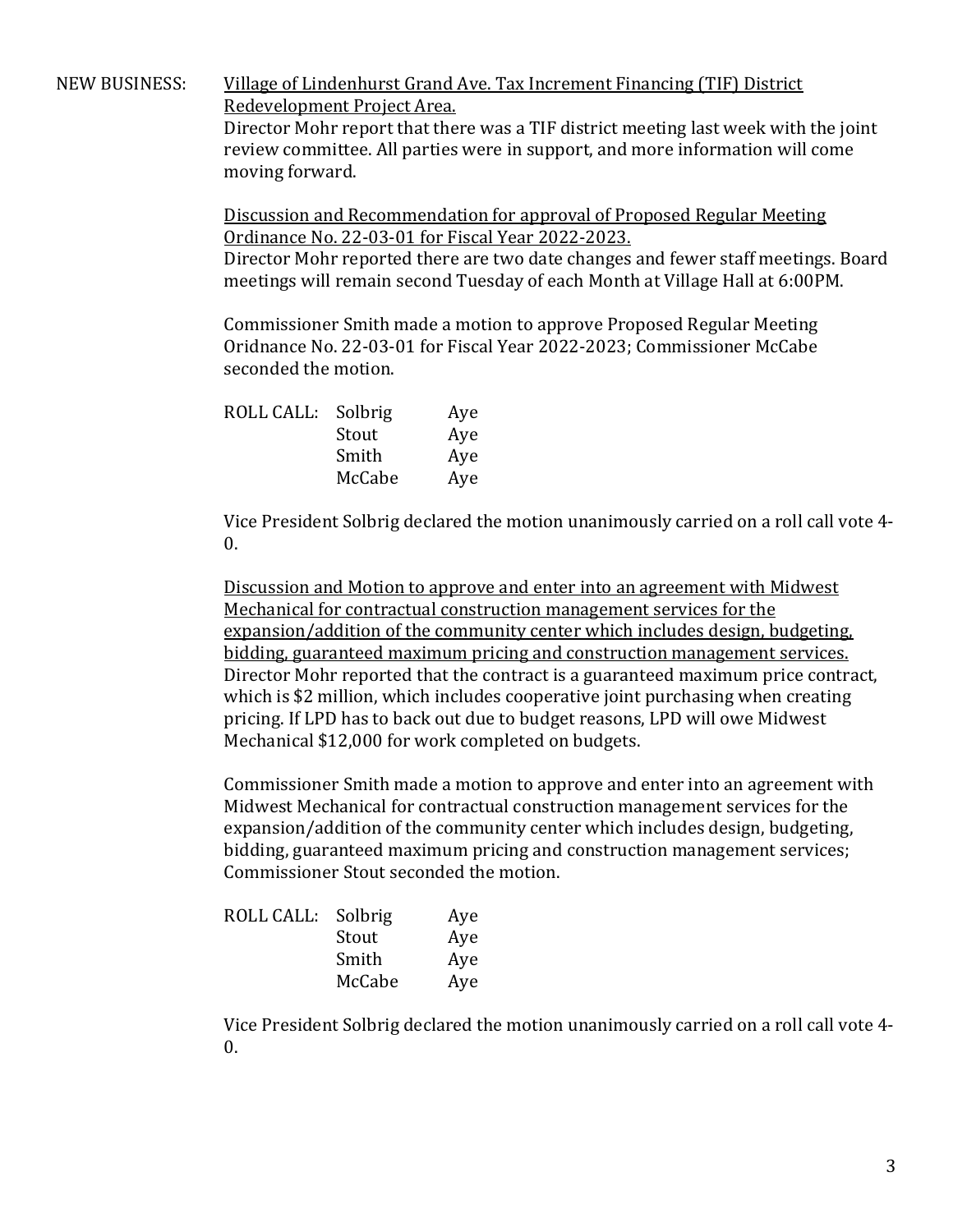| <b>OLD BUSINESS:</b>                  | Update on Community Center Expansion and planning with FGM Architects.<br>Director Mohr reported that LPD met with FGM Architects in person and on-site.<br>Next week, FGM will share a conceptual design and continue to meet with Midwest<br>Mechanical.                                                                                                                                                                                                                                                                                                                                                                                                                                                                                                                                                                                                                                                                                     |
|---------------------------------------|------------------------------------------------------------------------------------------------------------------------------------------------------------------------------------------------------------------------------------------------------------------------------------------------------------------------------------------------------------------------------------------------------------------------------------------------------------------------------------------------------------------------------------------------------------------------------------------------------------------------------------------------------------------------------------------------------------------------------------------------------------------------------------------------------------------------------------------------------------------------------------------------------------------------------------------------|
|                                       | Update on OSLAD Grant for Lewis Park re-development.<br>Director Mohr reported that LPD is working with Design Perspectives. A survey was<br>completed, topography will be completed next week due to weather, and soil boring<br>tests were completed. Results are being considered and applied to plans.                                                                                                                                                                                                                                                                                                                                                                                                                                                                                                                                                                                                                                     |
| <b>OTHER</b>                          |                                                                                                                                                                                                                                                                                                                                                                                                                                                                                                                                                                                                                                                                                                                                                                                                                                                                                                                                                |
| <b>BUSINESS:</b>                      | <b>Commissioner Comment</b><br>Victoria McCabe shared that 6-8 Basketball was very successful and kids loved it!                                                                                                                                                                                                                                                                                                                                                                                                                                                                                                                                                                                                                                                                                                                                                                                                                               |
| DIRECTOR'S                            |                                                                                                                                                                                                                                                                                                                                                                                                                                                                                                                                                                                                                                                                                                                                                                                                                                                                                                                                                |
| <b>REPORT:</b>                        | Update of various administrative activities; capitol and safety improvements, legal<br>updates, finance and investments, planning and development, policies and<br>procedures, personnel, intergovernmental cooperation, etc.<br>Director Mohr reported that the plans for short and long term goals that were<br>created during workshop are being turned into action plans. A template was created<br>to track these action plans that can be used by all departments.                                                                                                                                                                                                                                                                                                                                                                                                                                                                       |
|                                       | General discussion of Proposed Final Draft (based on previous meetings, input,<br>latest financial reports) of Fiscal Year Ending 2022-23 district-wide budget. Based<br>on tonight's meeting and review of Proposed Fiscal Year 2023 Budget and<br>Appropriation Ordinance 22-03-02, recommend tentative approval for purposes of<br>required thirty (30) day public inspection (legal notice to be published in<br>March/April 2022, in Lake County Daily News-Sun newspaper). Public Hearing on<br>Tuesday, May 10, 2022, at 5:50PM at the Lindenhurst Village Hall.<br>Director Mohr reported that changes reflect changes in special recreation. The<br>hiring of another full time park staff will be postponed to next fiscal year due to<br>construction and staffing needs. Positions for part time coordinators have been<br>created. Ordinance 22-03-02 will go out for a 30-day inspection before the public<br>hearing on May 10. |
| <b>SAFETY AND RISK</b><br>MANAGEMENT: | Review Park District's Accident/Incident Reports<br>No major accidents to report. LPD has new AED equipment with training options.<br>All staff will be trained on the new equipment.                                                                                                                                                                                                                                                                                                                                                                                                                                                                                                                                                                                                                                                                                                                                                          |
|                                       | <b>Monthly Report; Director of Recreation</b><br>Fire drills have been scheduled. LPD met with PDRMA and are working towards<br>completion of the first report in the new Loss Control Review process.                                                                                                                                                                                                                                                                                                                                                                                                                                                                                                                                                                                                                                                                                                                                         |